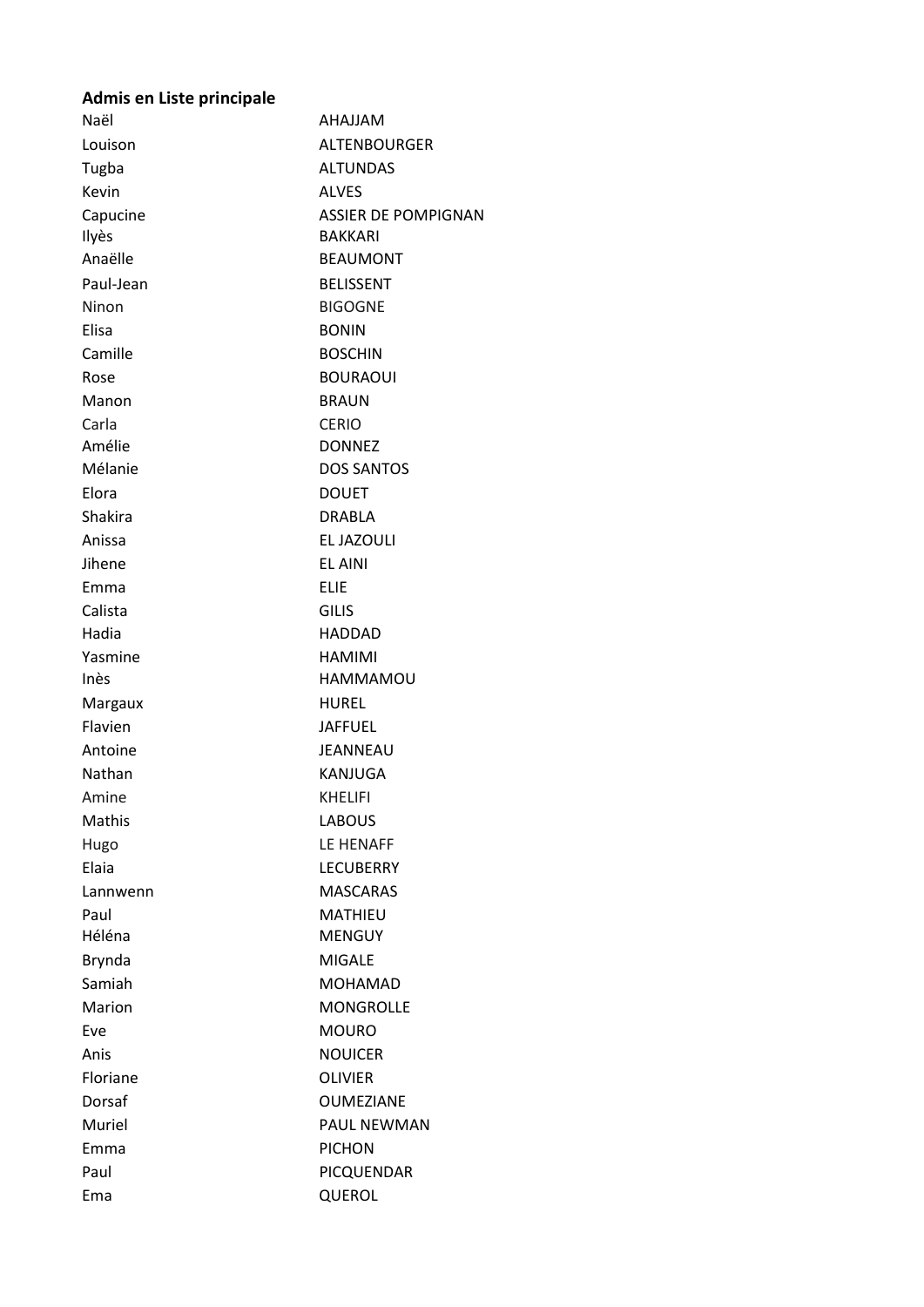| Anouk           | RAMA             |
|-----------------|------------------|
| Sarah           | REDONDO-GARCIA   |
| Marine          | <b>ROBIN</b>     |
| Edwige-Marie    | <b>ROYET</b>     |
| Lucas           | SAINT-FTIENNE    |
| Carla           | <b>SANTOS</b>    |
| Marine          | <b>TADEBOIS</b>  |
| Sacha           | <b>TAIFB</b>     |
| Arthur          | <b>THIBAUDIN</b> |
| <b>Baptiste</b> | <b>VERDONCK</b>  |
| Laurène         | YANG             |
| Victor          | ZABERA           |
| Flore           | <b>ZERBIB</b>    |

## liste complémentaire Bilel BOUAJILA Alicia FERREIRA-LINO Léa RODRIGUES Camille MENARD Emma CASANUEVA-VEROUGO Adrien BOUTE Manis OUMGHAR Elsa MICALLEF Carla RUGGIERO Ludwig **VINCENDEAU** Yasmine Camelia **DALAA** Alain LACROIX Ané Orlane MAMO GARRY Julia DIAKISOLELE Alice VOISIN Nine-Marie DJENGOU EKEH Nurhan AKMAN Enéa MAUMY Léonie VIGUIER Anas CHAHBOUNI Mathilde GARCON Randy MPONGO Vincent DA VEIGA FERNANDEZ Anthony DA CONCEICAO Aélia BOUVIER Safya JIAR Gaëlle DREAU Margaux BANCAREL Sarah LEDAN Sanah BAMHAL Anne-Lise QUELARD Léa COURTEMANCHE